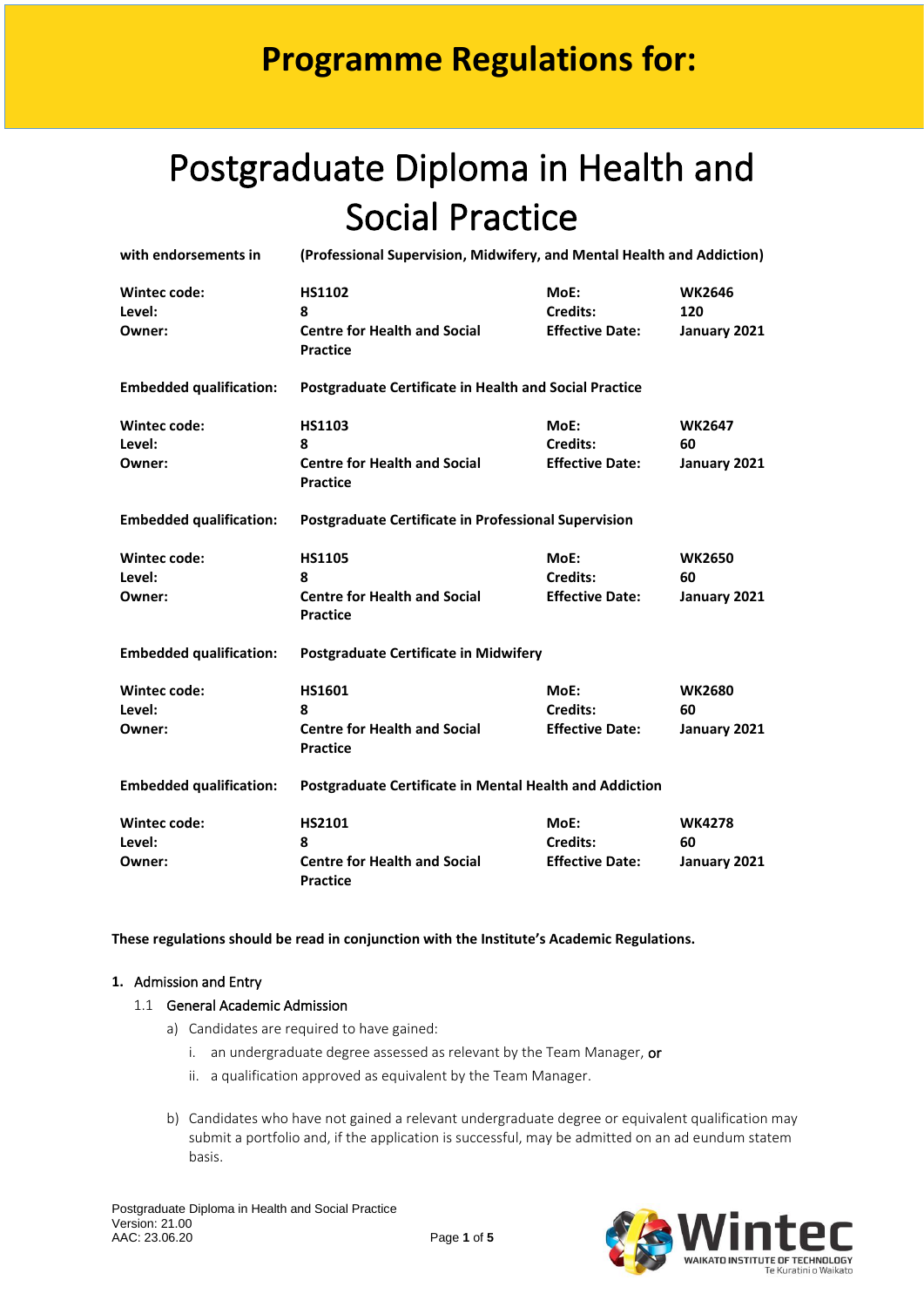- c) Candidates for the Postgraduate Diploma in Health and Social Practice, (Professional Supervision), and the Postgraduate Certificates in Professional Supervision are required to have a minimum of two years post qualifying experience in their professional field of practice or the equivalent.). This is in recognition of the requirement to have consolidated and developed their own practice to a level sufficient to embark in the role of supervisor of others.
- d) Candidates for the Postgraduate Diploma in Health and Social Practice (Midwifery) and the Postgraduate Certificate in Midwifery are required to:
	- i. be registered with the Midwifery Council of New Zealand; and
	- ii. hold a current Annual Practising Certificate; and
	- iii. have a minimum of one-year post-qualifying experience in midwifery practice (or the equivalent as approved by the selection committee).
	- iv. and be in practice for an average minimum of 16 hours per week over a year.

#### **1.2 Selection Criteria**

- a) In order to comply with the provisions of the Vulnerable Children's Act, 2014 and Child Protection Policies for all 'specified organisations' providing a 'regulated service', all candidates/students may be subjected to safety checks. These may include but are not limited to;
	- i. A Formal Interview
	- ii. Referee Checks
	- iii. A Police Vet Check
	- iv. A Risk Assessment

Any unsatisfactory result arising from the full safety checking process may result in the candidate/student being precluded/declined entry or withdrawn from the programme of study. Furthermore, students must declare any pending or new convictions arising during any stage throughout the entire enrolment period. A conviction or failure to declare a conviction may also result in the student being immediately withdrawn from the programme. Persons who are convicted of 'specified offences' will not be accepted onto any programme that requires that Person to work in an organisation providing a regulated service.

- b) All candidates are required to supply the names and contact details of two professional referees.
- c) All candidates are required to complete a professional disclosure form.
- d) Candidates may be required to attend an individual interview.

#### **1.3 English Language Requirements**

Candidates whose first language is neither English nor Māori are required to have score of 7 or better in all bands of the academic International English Language Test Score (IELTS), or equivalent and will be required to demonstrate the likelihood of being able to successfully achieve programme learning outcomes

### **2.** Transfer of Credit

2.1. Transfer of credit at postgraduate level is case by case but will not exceed more than 50% of the programme.

#### **3.** Programme Requirement

- 3.1. Every candidate for the Postgraduate Diploma in Health and Social Practice shall to the satisfaction of the Academic Board follow a programme of study for a period of normally not less than one-year full time or the equivalent in part-time study.
- 3.2. Each candidate's programme of study shall comprise of modules as specified in Section 7 of these regulations, totalling 120 credits, as follows:

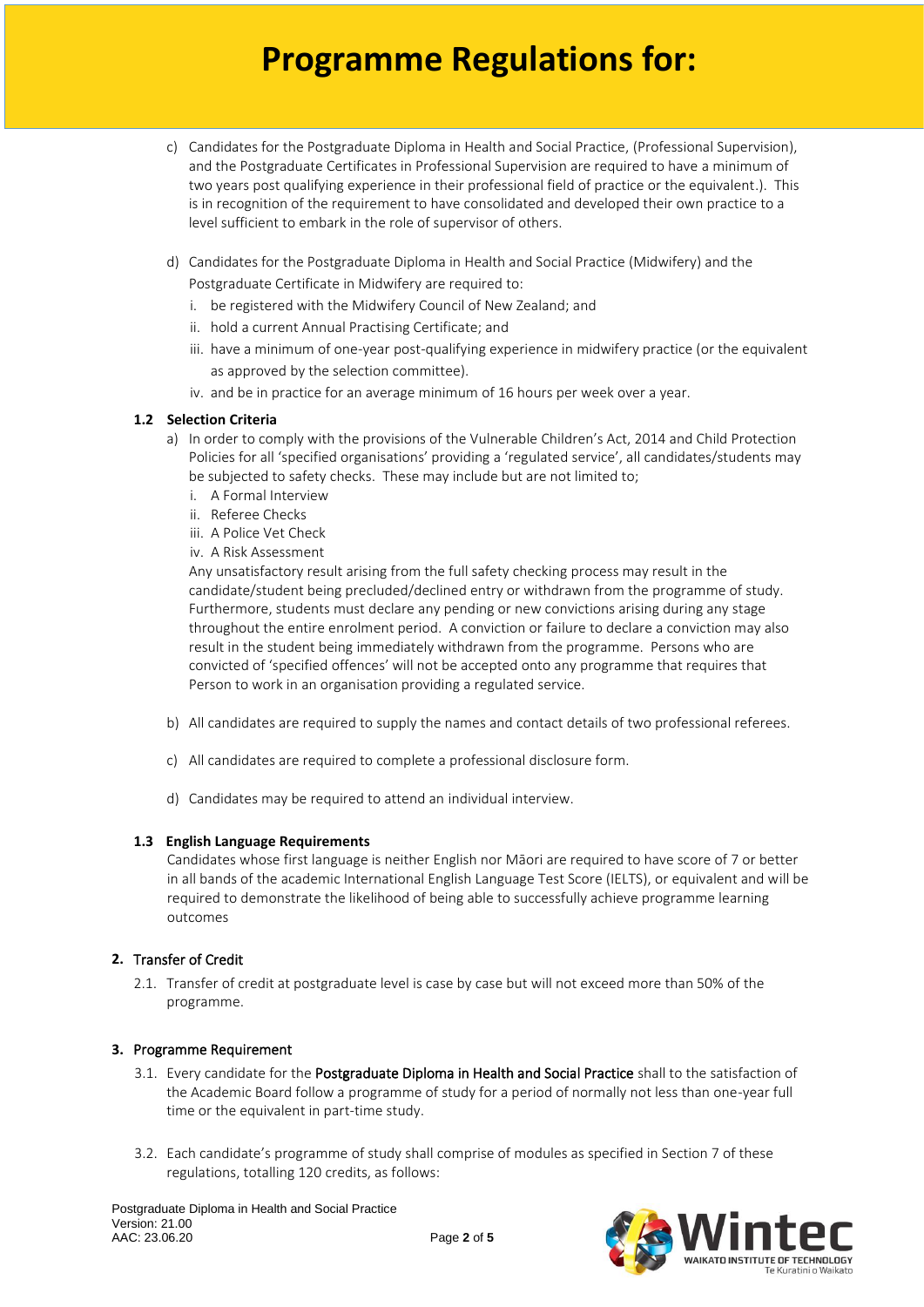- a) Candidates for the Postgraduate Diploma in Health and Social Practice are required to complete the core module in Group A and three elective modules from Group D for a total of 120 credits.
- b) Candidates for the Postgraduate Diploma in Health and Social Practice (Professional Supervision) are required to complete the core module in Group A, the two core modules in Group B, and one elective module from Group D (excluding HSIP810 and HSIP811) for a total of 120 credits.
- c) Candidates for the Postgraduate Diploma in Health and Social Practice (Midwifery) are required to complete the core module in Group A, the two core modules in Group C, and one elective module from Group D (excluding HSHS815 and HSHS816) for a total of 120 credits.
- d) Candidates for the Postgraduate Diploma in Health and Social Practice (Mental Health and Addiction) are required to complete the core module in Group A, and the three core modules in Group E, for a total of 120 credits.
- e) Candidates for the Postgraduate Certificate in Health and Social Practice are required to complete the core module in Group A and one elective module from Group D for a total of 60 credits.
- f) Candidates for the Postgraduate Certificate in Professional Supervision are required to complete the two core modules in Group B for a total of 60 credits.
- g) Candidates for the Postgraduate Certificate in Midwifery are required to complete the two core modules in Group C for a total of 60 credits.
- h) Candidates for the Postgraduate Certificate in Mental Health and Addiction are required to complete HSIP818 and HSIP819 for a total of 60 credits.

#### **4.** Progress through the Programme

- 4.1. Students who have failed more than one module towards the Postgraduate Diploma or Postgraduate Certificate will not be permitted to re-enrol.
- 4.2. Candidates who have gained the Postgraduate Certificate in Health and Social Practice and who wish to re-enrol in the Postgraduate Diploma programme may apply and will undergo the same admission process as other candidates.

#### **5.** Completion of the Programme

- 5.1. Candidates may take up to 3 years to complete this programme unless an extension is granted by special permission of the Centre Director.
- 5.2. Candidates may take up to 2 years to complete the Postgraduate Certificates, unless an extension is granted by special permission of the Centre Director.

#### **6.** Award of the Qualification

- 6.1. Candidates who complete the requirements specified in clause 3.2a) of these regulations will receive the award of the Postgraduate Diploma in Health and Social Practice.
- 6.2. Candidates who complete the requirements specified in clause 3.2b) of these regulations will receive the award of the Postgraduate Diploma in Health and Social Practice (Professional Supervision).
- 6.3. Candidates who complete the requirements specified in clause 3.2c) of these regulations will receive the award of the Postgraduate Diploma in Health and Social Practice (Midwifery).

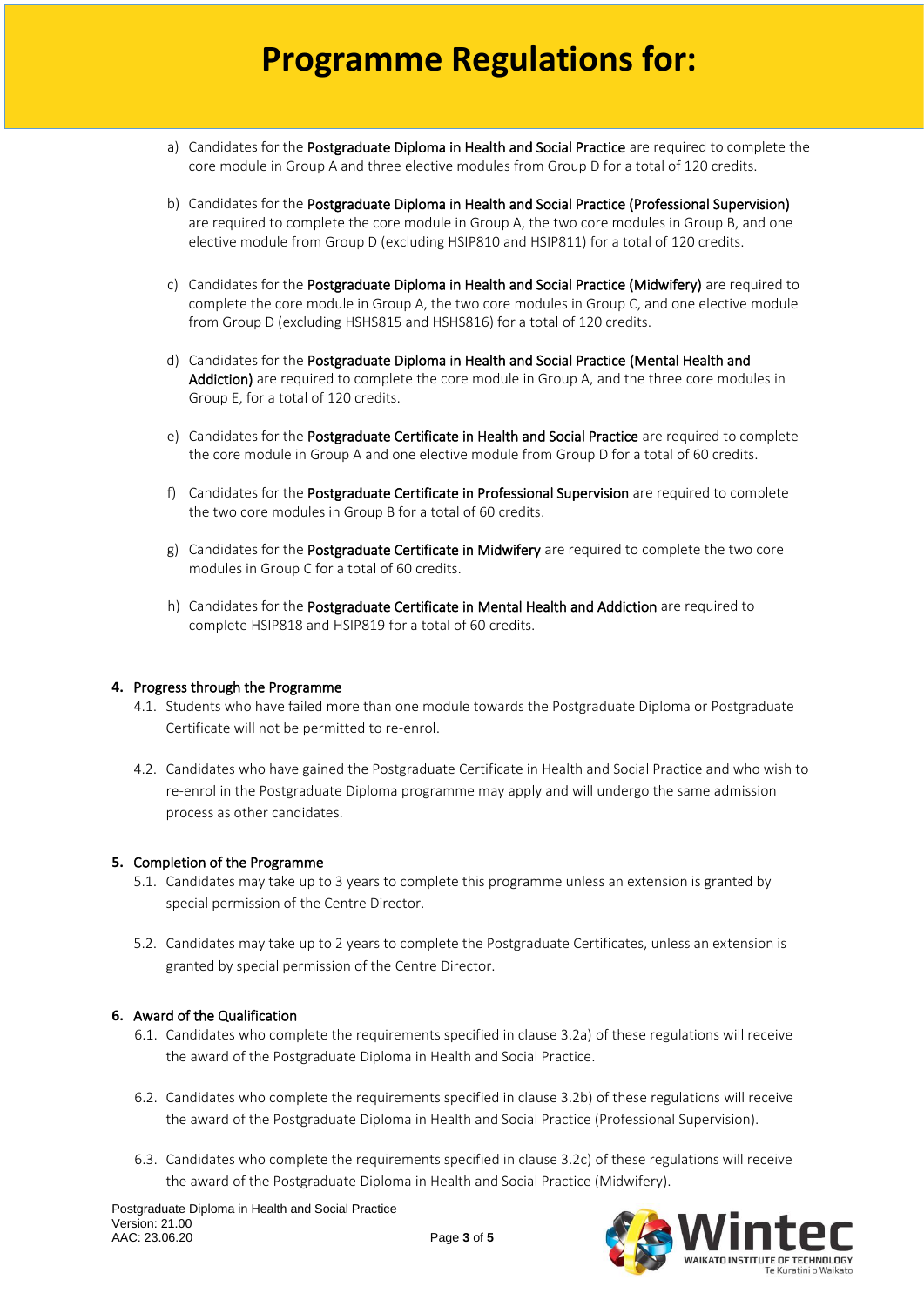- 6.4. Candidates who complete the requirements specified in clause 3.2d) of these regulations will receive the award of the Postgraduate Diploma in Health and Social Practice (Mental Health and Addiction).
- 6.5. Candidates who complete the requirements specified in clause 3.2e) of these regulations will receive the award of the Postgraduate Certificate in Health and Social Practice.
- 6.6. Candidates who complete the requirements specified in clause 3.2f) of these regulations will receive the award of the Postgraduate Certificate in Professional Supervision.
- 6.7. Candidates who complete the requirements specified in clause 3.2g) of these regulations will receive the award of the Postgraduate Certificate in Midwifery.
- 6.8. Candidates who complete the requirements specified in clause 3.2h) of these regulations will receive the award of the Postgraduate Certificate in Mental Health and Addiction.

#### **7.** Schedule of Modules

*Note: no value in the pre/co-requisite columns means there are no pre/co-requisites for that module.* Candidates should note that some electives may not be offered or be available within any given year.

#### Postgraduate Diploma in Health and Social Practice: Group A: Core Modules – Health and Social Practice

| <b>Module</b><br>Code | <b>Module Name</b>               | Level |    | Credits   Pre-Requisites | Co-Requisites |
|-----------------------|----------------------------------|-------|----|--------------------------|---------------|
| HSIP807               | Professional Practice in Context |       | 30 |                          |               |

#### **Postgraduate Diploma in Health and Social Practice: Group B:** Core Modules – Professional Supervision

| <b>Module</b><br>Code | <b>Module Name</b>         | Level | <b>Credits</b> | <b>Pre-Requisites</b> | <b>Co-Requisites</b> |
|-----------------------|----------------------------|-------|----------------|-----------------------|----------------------|
| <b>HSIP810</b>        | Professional Supervision 1 |       | 30             |                       |                      |
| <b>HSIP811</b>        | Professional Supervision 2 |       | 30             | <b>HSIP810</b>        |                      |

#### **Postgraduate Diploma in Health and Social Practice: Group C:** Core Modules – Midwifery

| <b>Module</b><br>Code | <b>Module Name</b>  | Level | <b>Credits</b> | <b>Pre-Requisites</b> | <b>Co-Requisites</b> |
|-----------------------|---------------------|-------|----------------|-----------------------|----------------------|
| <b>HSHS815</b>        | Midwifery Praxis I  | 8     | 30             |                       |                      |
| HSHS816               | Midwifery Praxis II | 8     | 30             | <b>HSHS815</b>        |                      |

#### **Postgraduate Diploma in Health and Social Practice: Group D:** Elective Modules

| <b>Module Code</b> | <b>Module Name</b>                                       | Level | <b>Credits</b> | <b>Pre-Requisites</b> | Co-<br><b>Requisites</b> |
|--------------------|----------------------------------------------------------|-------|----------------|-----------------------|--------------------------|
| HSIP801            | Leadership and Management<br>in Professional Practice I  | 8     | 30             |                       |                          |
| <b>HSIP802</b>     | Leadership and Management<br>in Professional Practice II | 8     | 30             | <b>HSIP801</b>        |                          |
| <b>HSIP803</b>     | Facilitating Learning in<br><b>Professional Practice</b> | 8     | 30             |                       |                          |